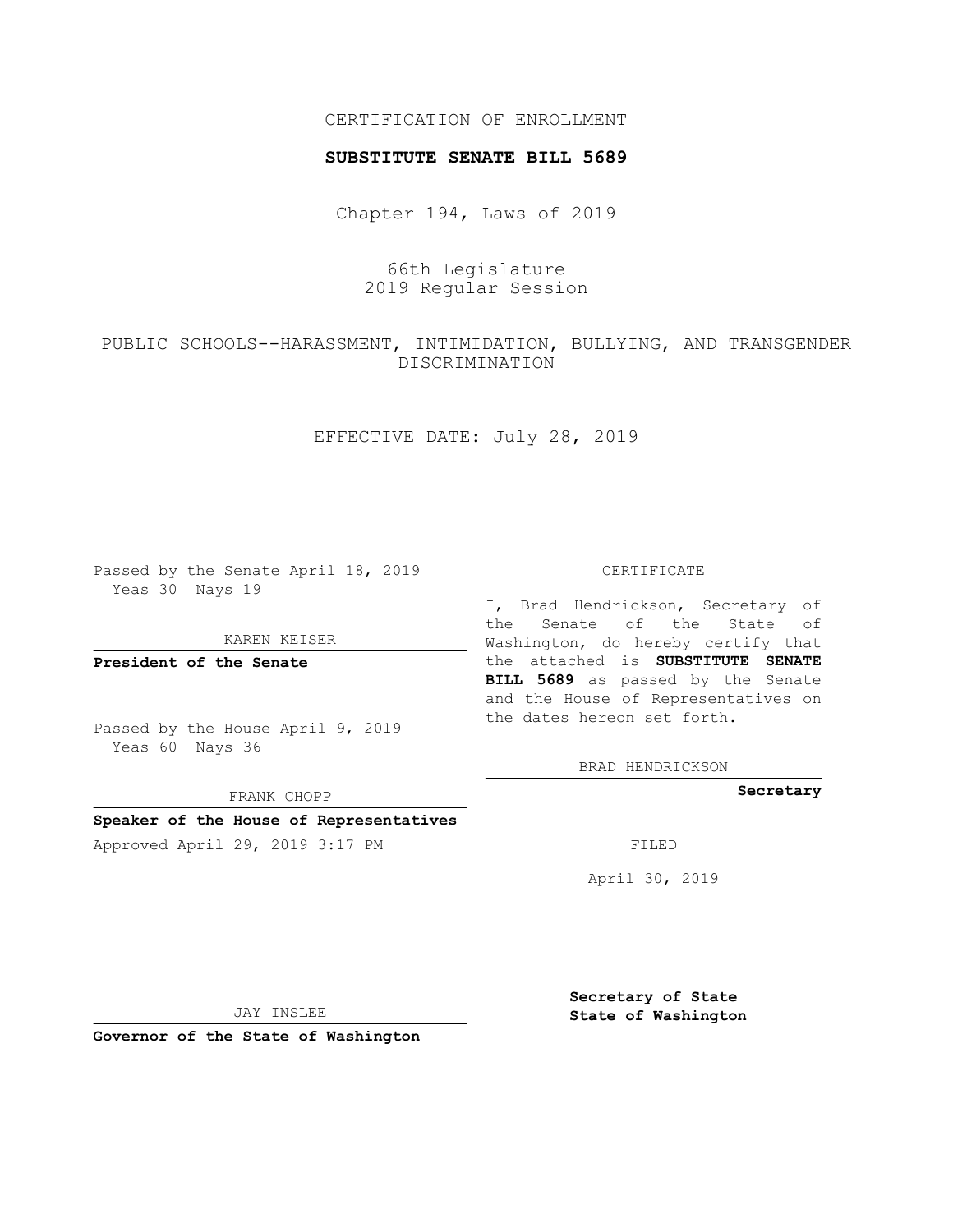#### **SUBSTITUTE SENATE BILL 5689**

AS AMENDED BY THE HOUSE

Passed Legislature - 2019 Regular Session

### **State of Washington 66th Legislature 2019 Regular Session**

**By** Senate Early Learning & K-12 Education (originally sponsored by Senators Liias, Saldaña, Pedersen, Wellman, Wilson, C., Randall, Hunt, McCoy, Salomon, Darneille, Hasegawa, Keiser, Kuderer, and Nguyen)

READ FIRST TIME 02/22/19.

 AN ACT Relating to preventing harassment, intimidation, bullying, and discrimination in public schools; adding a new section to chapter 28A.600 RCW; adding a new section to chapter 28A.642 RCW; adding a new section to chapter 28A.300 RCW; adding a new section to chapter 5 28A.405 RCW; and repealing RCW 28A.300.285.

6 BE IT ENACTED BY THE LEGISLATURE OF THE STATE OF WASHINGTON:

7 NEW SECTION. **Sec. 1.** A new section is added to chapter 28A.600 8 RCW to read as follows:

 PROHIBITION OF HARASSMENT, INTIMIDATION, OR BULLYING. (1)(a) By January 31, 2020, each school district must adopt or amend if necessary a policy and procedure prohibiting harassment, intimidation, and bullying of any student and that, at a minimum, incorporates the model policy and procedure described in subsection 14 (3) of this section.

 (b) School districts must share the policy and procedure prohibiting harassment, intimidation, and bullying with parents or guardians, students, volunteers, and school employees in accordance with the rules adopted by the office of the superintendent of public 19 instruction.

20 (c)(i) Each school district must designate one person in the 21 school district as the primary contact regarding the policy and

p. 1 SSB 5689.SL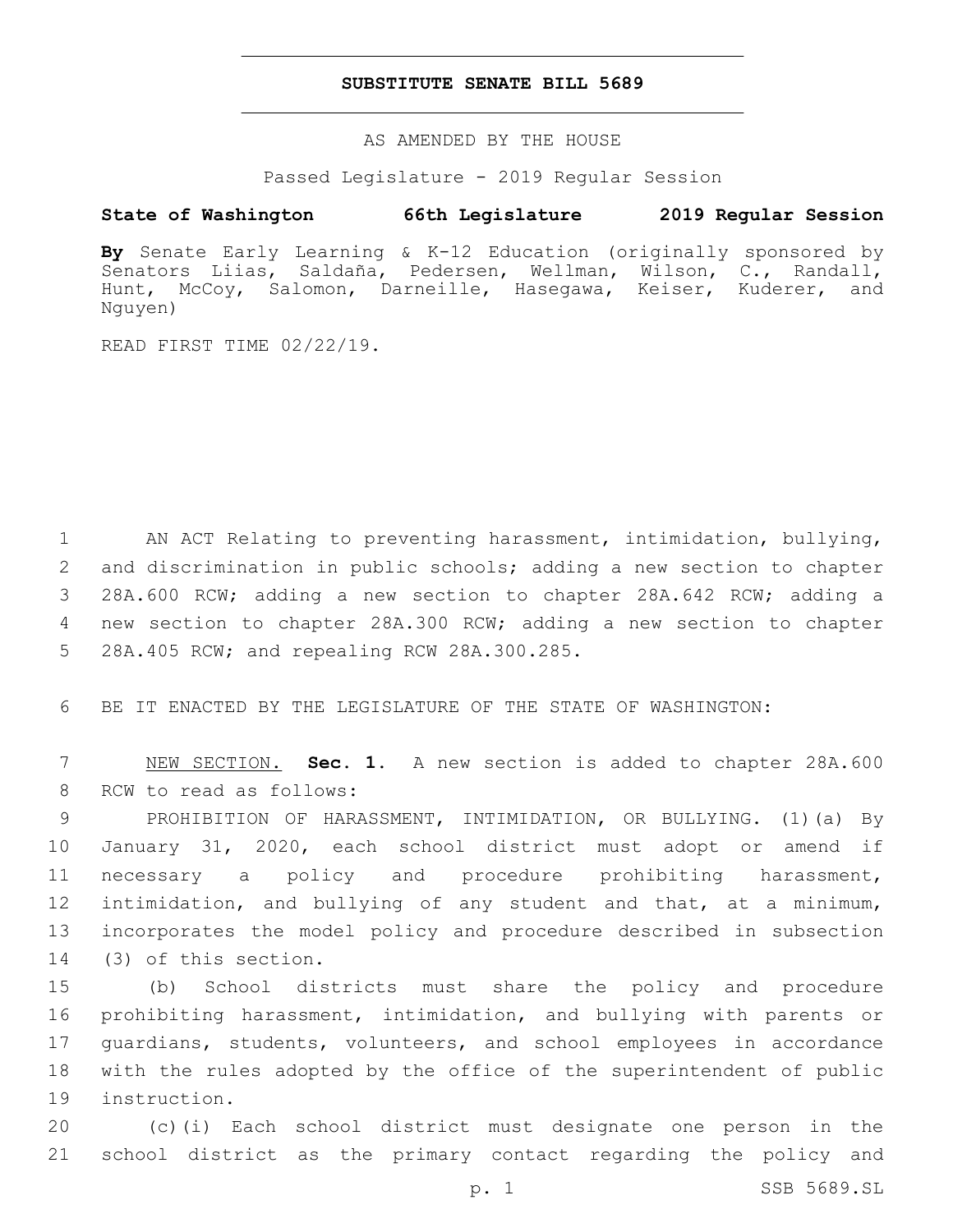procedure prohibiting harassment, intimidation, and bullying. In addition to other duties required by law and the school district, the 3 primary contact must:

 (A) Ensure the implementation of the policy and procedure prohibiting harassment, intimidation, and bullying;

 (B) Receive copies of all formal and informal complaints relating 7 to harassment, intimidation, or bullying;

 (C) Communicate with the school district employees responsible for monitoring school district compliance with chapter 28A.642 RCW prohibiting discrimination in public schools, and the primary contact regarding the school district's policies and procedures related to 12 transgender students under section 2 of this act; and

 (D) Serve as the primary contact between the school district, the 14 office of the education ombuds, and the office of the superintendent of public instruction on the policy and procedure prohibiting 16 harassment, intimidation, and bullying.

 (ii) The primary contact from each school district must attend at least one training class as provided in subsection (4) of this 19 section, once this training is available.

 (iii) The primary contact may also serve as the primary contact regarding the school district's policies and procedures relating to 22 transgender students under section 2 of this act.

 (2) School districts are encouraged to adopt and update the policy and procedure prohibiting harassment, intimidation, and bullying through a process that includes representation of parents or guardians, school employees, volunteers, students, administrators, 27 and community representatives.

 (3)(a) By September 1, 2019, and periodically thereafter, the Washington state school directors' association must collaborate with the office of the superintendent of public instruction to develop and update a model policy and procedure prohibiting harassment, 32 intimidation, and bullying.

 (b) Each school district must provide to the office of the superintendent of public instruction a brief summary of its policies, procedures, programs, partnerships, vendors, and instructional and training materials prohibiting harassment, intimidation, and bullying to be posted on the office of the superintendent of public instruction's school safety center web site, and must also provide the office of the superintendent of public instruction with a link to the school district's web site for further information. The school

p. 2 SSB 5689.SL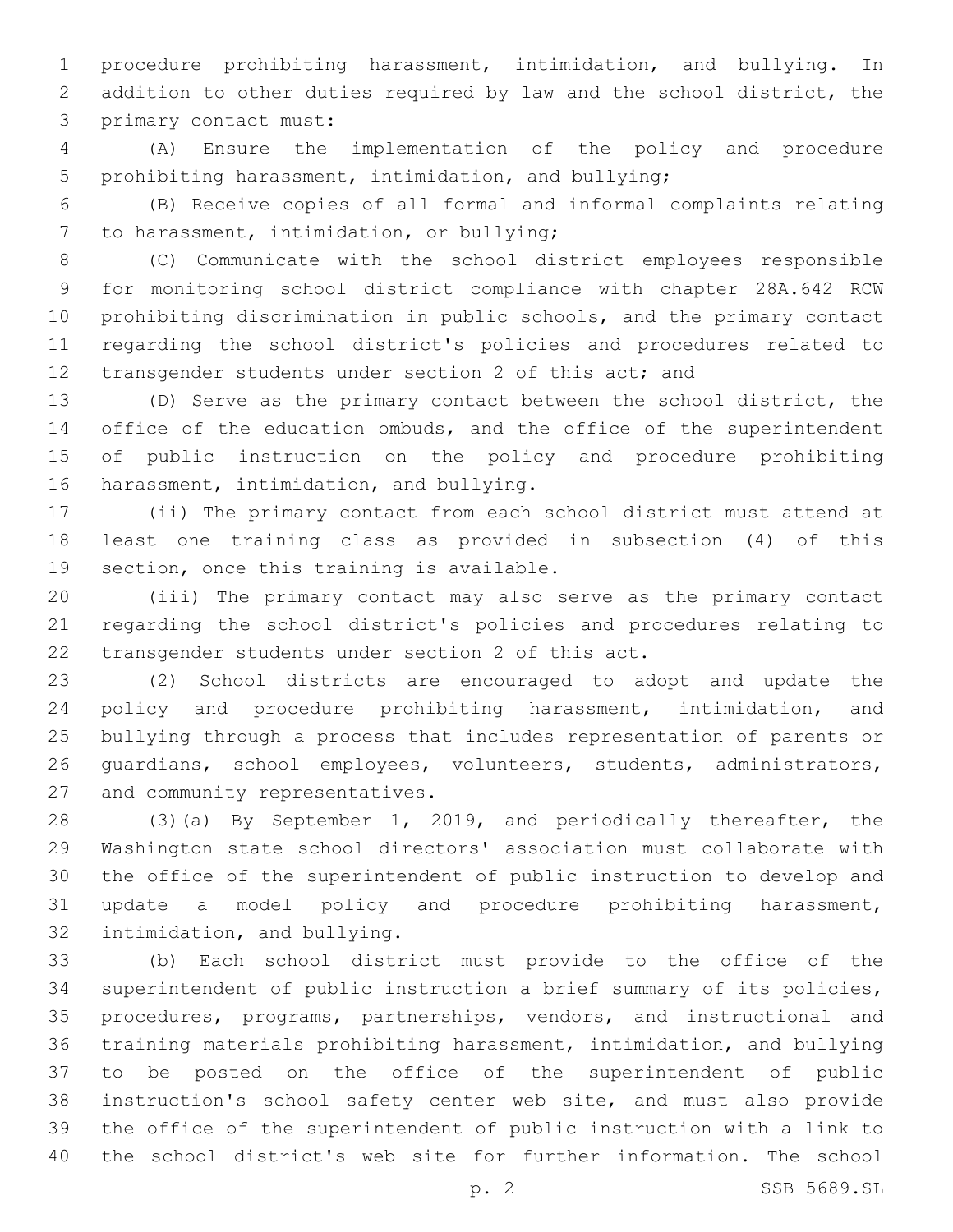district's primary contact for harassment, intimidation, and bullying issues must annually by August 15th verify posted information and links and notify the school safety center of any updates or changes.

 (c) The office of the superintendent of public instruction must publish on its web site, with a link to the school safety center web site, the revised and updated model policy and procedure prohibiting harassment, intimidation, and bullying, along with training and instructional materials on the components that must be included in any school district policy and procedure prohibiting harassment, intimidation, and bullying. By September 1, 2019, the office of the superintendent of public instruction must adopt rules regarding school districts' communication of the policy and procedure prohibiting harassment, intimidation, and bullying to parents, 14 students, employees, and volunteers.

 (4) By December 31, 2020, the office of the superintendent of public instruction must develop a statewide training class for those people in each school district who act as the primary contact regarding the policy and procedure prohibiting harassment, intimidation, and bullying as provided in subsection (1) of this section. The training class must be offered on an annual basis by educational service districts in collaboration with the office of the superintendent of public instruction. The training class must be based on the model policy and procedure prohibiting harassment, intimidation, and bullying as provided in subsection (3) of this section and include materials related to hazing and the Washington state school directors' association model transgender student policy and procedure as provided in section 2 of this act.

 (5) The definitions in this subsection apply throughout this section unless the context clearly requires otherwise.

 (a) "Electronic" means any communication where there is the transmission of information by wire, radio, optical cable, 32 electromagnetic, or other similar means.

 (b)(i) "Harassment, intimidation, or bullying" means any intentional electronic, written, verbal, or physical act including, but not limited to, one shown to be motivated by any characteristic in RCW 28A.640.010 and 28A.642.010, or other distinguishing characteristics, when the intentional electronic, written, verbal, or 38 physical act:

(A) Physically harms a student or damages the student's property;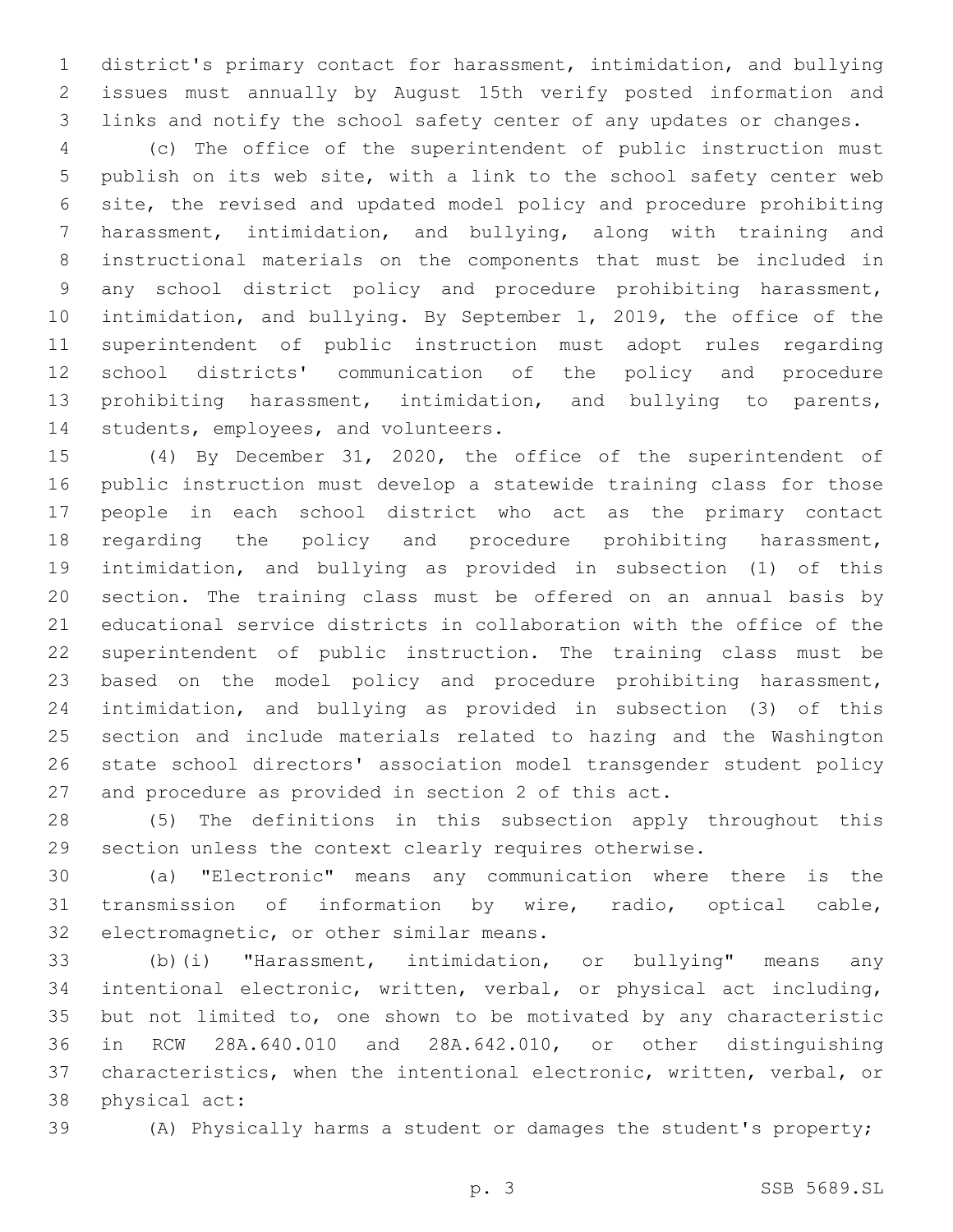(B) Has the effect of substantially interfering with a student's 2 education;

 (C) Is so severe, persistent, or pervasive that it creates an intimidating or threatening educational environment; or

 (D) Has the effect of substantially disrupting the orderly 6 operation of the school.

 (ii) Nothing in (b)(i) of this subsection requires the affected student to actually possess a characteristic that is a basis for the 9 harassment, intimidation, or bullying.

 NEW SECTION. **Sec. 2.** A new section is added to chapter 28A.642 11 RCW to read as follows:

 POLICIES AND PROCEDURES RELATING TO TRANSGENDER STUDENTS. (1)(a) By January 31, 2020, each school district must adopt or amend if necessary policies and procedures that, at a minimum, incorporate all the elements of the model transgender student policy and procedure 16 described in subsection (3) of this section.

 (b) School districts must share the policies and procedures that meet the requirements of (a) of this subsection with parents or guardians, students, volunteers, and school employees in accordance with rules adopted by the office of the superintendent of public 21 instruction.

 (c)(i) Each school district must designate one person in the school district as the primary contact regarding the policies and procedures relating to transgender students that meet the requirements of (a) of this subsection. In addition to any other duties required by law and the school district, the primary contact 27 must:

 (A) Ensure the implementation of the policies and procedures relating to transgender students that meet the requirements of (a) of 30 this subsection;

 (B) Receive copies of all formal and informal complaints relating 32 to transgender students;

 (C) Communicate with the school district employees responsible for monitoring school district compliance with this chapter, and the primary contact regarding the school district's policy and procedure prohibiting harassment, intimidation, and bullying under section 1 of 37 this act; and

 (D) Serve as the primary contact between the school district, the office of the education ombuds, and the office of the superintendent

p. 4 SSB 5689.SL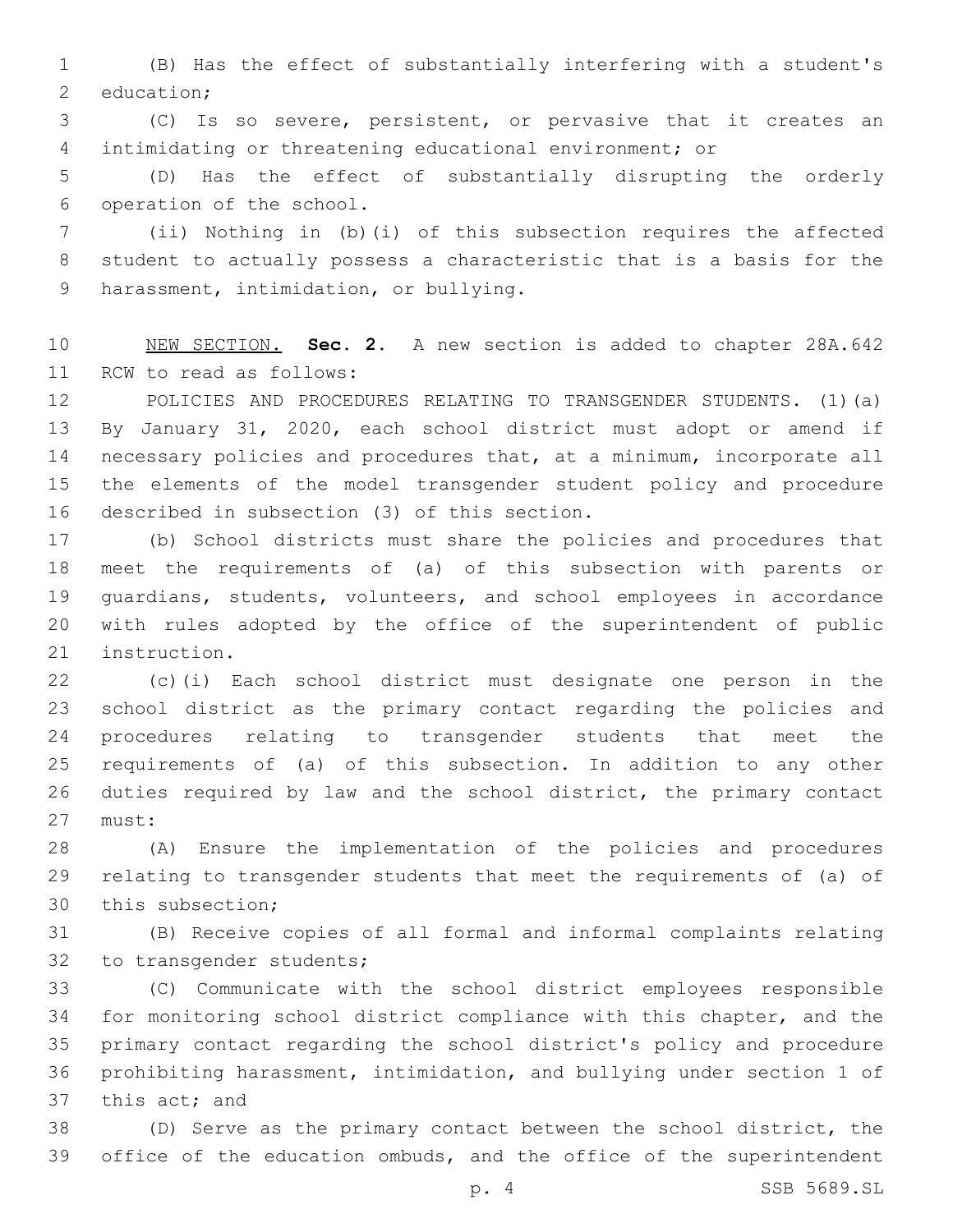of public instruction on policies and procedures relating to transgender students that meet the requirements of (a) of this 3 subsection.

 (ii) The primary contact from each school district must attend at least one training class as provided in section 1 of this act, once 6 this training is available.

 (iii) The primary contact may also serve as the primary contact regarding the school district's policy and procedure prohibiting harassment, intimidation, and bullying under section 1 of this act.

 (2) As required by the office of the superintendent of public instruction, each school district must provide to the office of the superintendent of public instruction its policies and procedures relating to transgender students that meet the requirements of 14 subsection (1) (a) of this section.

 (3)(a) By September 1, 2019, and periodically thereafter, the Washington state school directors' association must collaborate with the office of the superintendent of public instruction to develop and update a model transgender student policy and procedure.

 (b) The elements of the model transgender student policy and procedure must, at a minimum: Incorporate the office of the superintendent of public instruction's rules and guidelines developed under RCW 28A.642.020 to eliminate discrimination in Washington public schools on the basis of gender identity and expression; address the unique challenges and needs faced by transgender students in public schools; and describe the application of the model policy and procedure prohibiting harassment, intimidation, and bullying, required under section 1 of this act, to transgender students.

 (c) The office of the superintendent of public instruction and the Washington state school directors' association must maintain the model policy and procedure on each agency's web site at no cost to 31 school districts.

 (4)(a) By December 31, 2020, the office of the superintendent of public instruction must develop online training material available to all school staff based on the model transgender student policy and procedure described in subsection (3) of this section and the office of the superintendent of public instruction's rules and guidance as 37 provided under this chapter.

 (b) The online training material must describe the role of school district primary contacts for monitoring school district compliance with this chapter prohibiting discrimination in public schools,